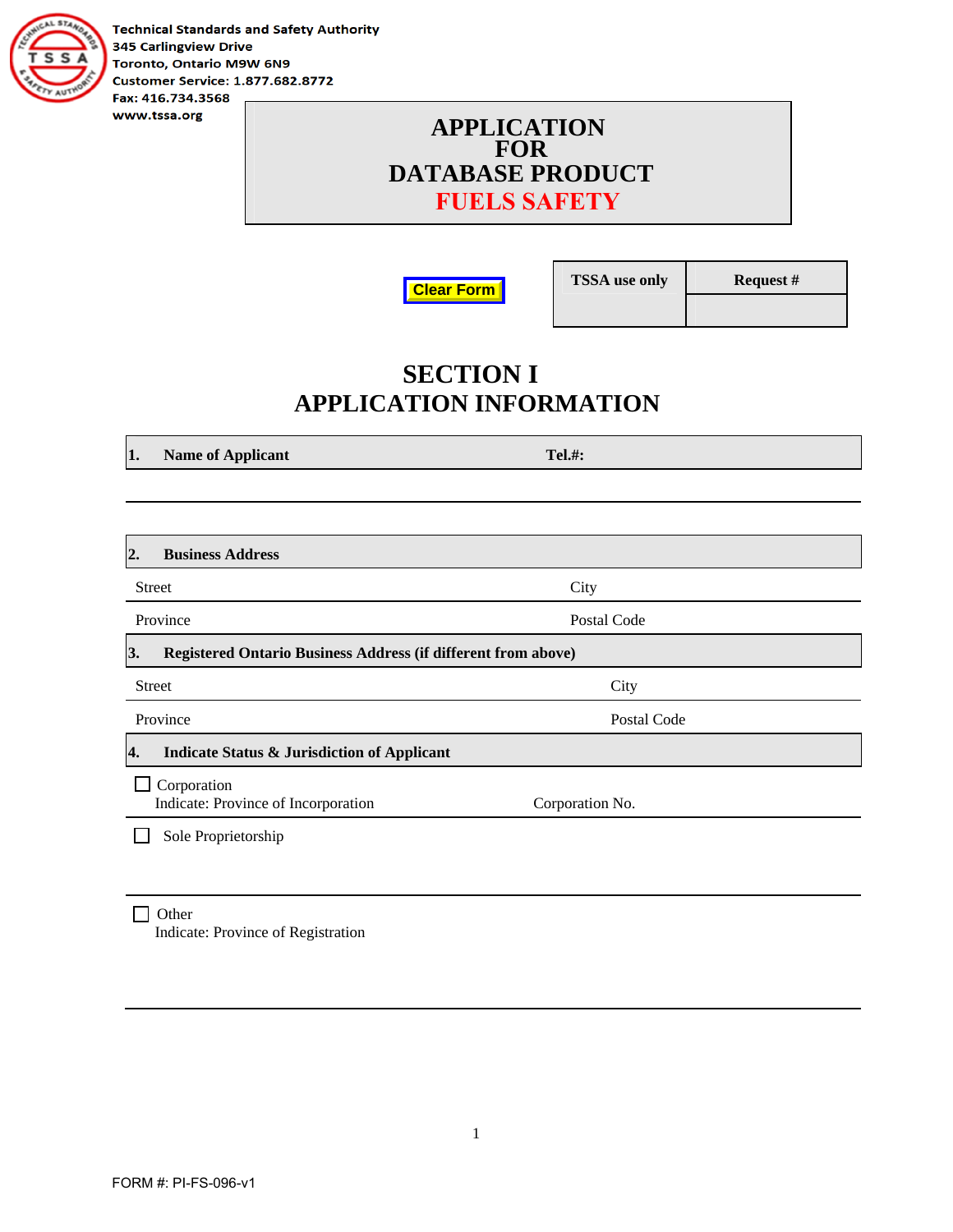**5. Description of Business (set out fully) and nature of business or other activity:**

#### **6. If your business is required by law to be licensed (in Canada/Province) e.g. Consumer reporting agency, please complete the following**:

Governing Body:

Licence Type:

Licence No.:

Registration No.: Expiry Date:

#### **7. State whether any previous application has been made for TSSA Database Information Products**

(If so, describe dates and circumstances)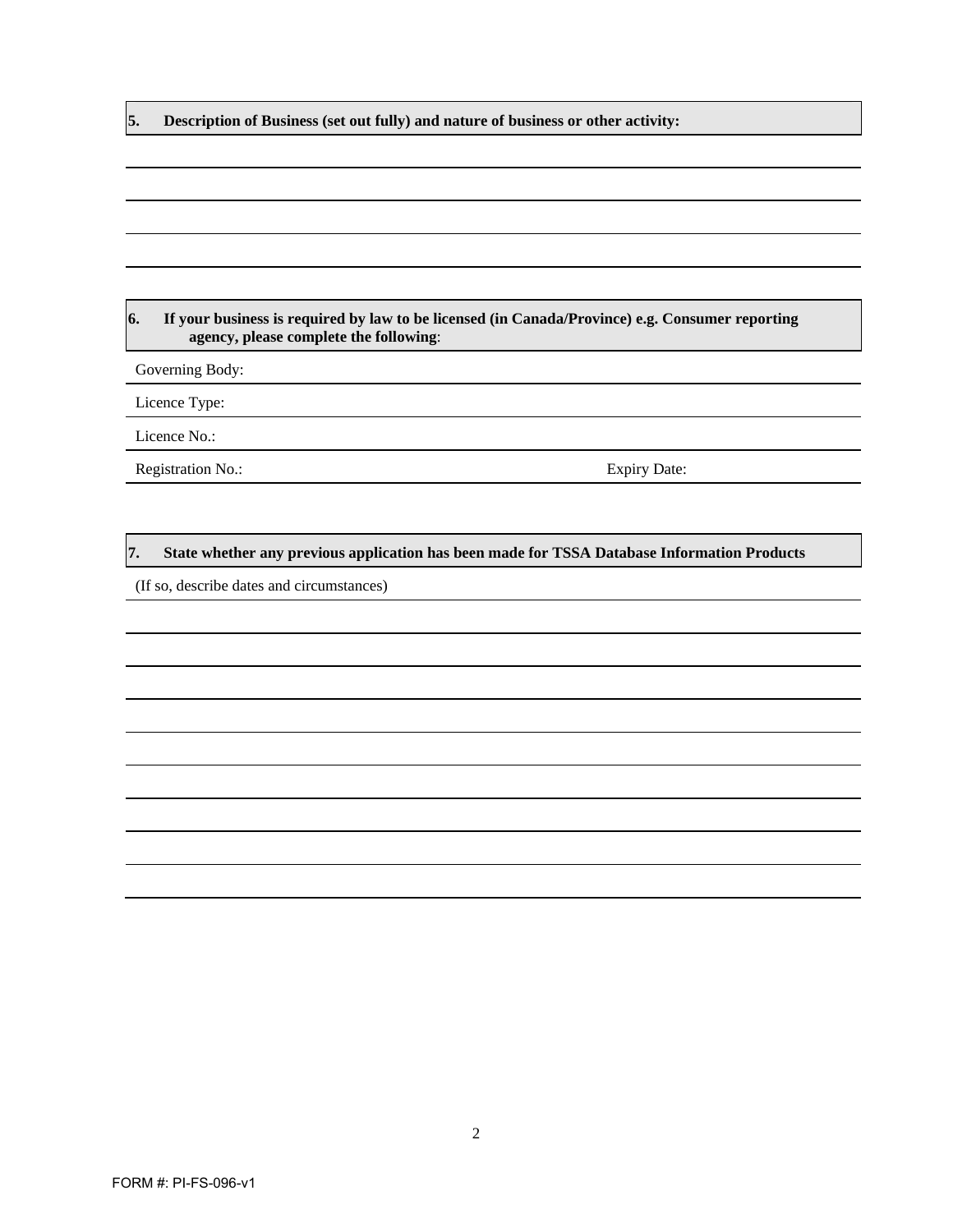# **SECTION II**

### **DATABASE PRODUCT DESCRIPTION**

**8. Please complete attached Schedule A setting out details of the TSSA Database Product requested. (Add additional page if necessary)** 

#### **USE OF DATABASE INFORMATION PRODUCT**

**9. Describe the business application in which the TSSA Database Product applied for will be used and its purpose. (Explain fully and accurately).** 

**Will the information be combined or merged (in whole or in part) with other data? (If so, describe other data and its source)**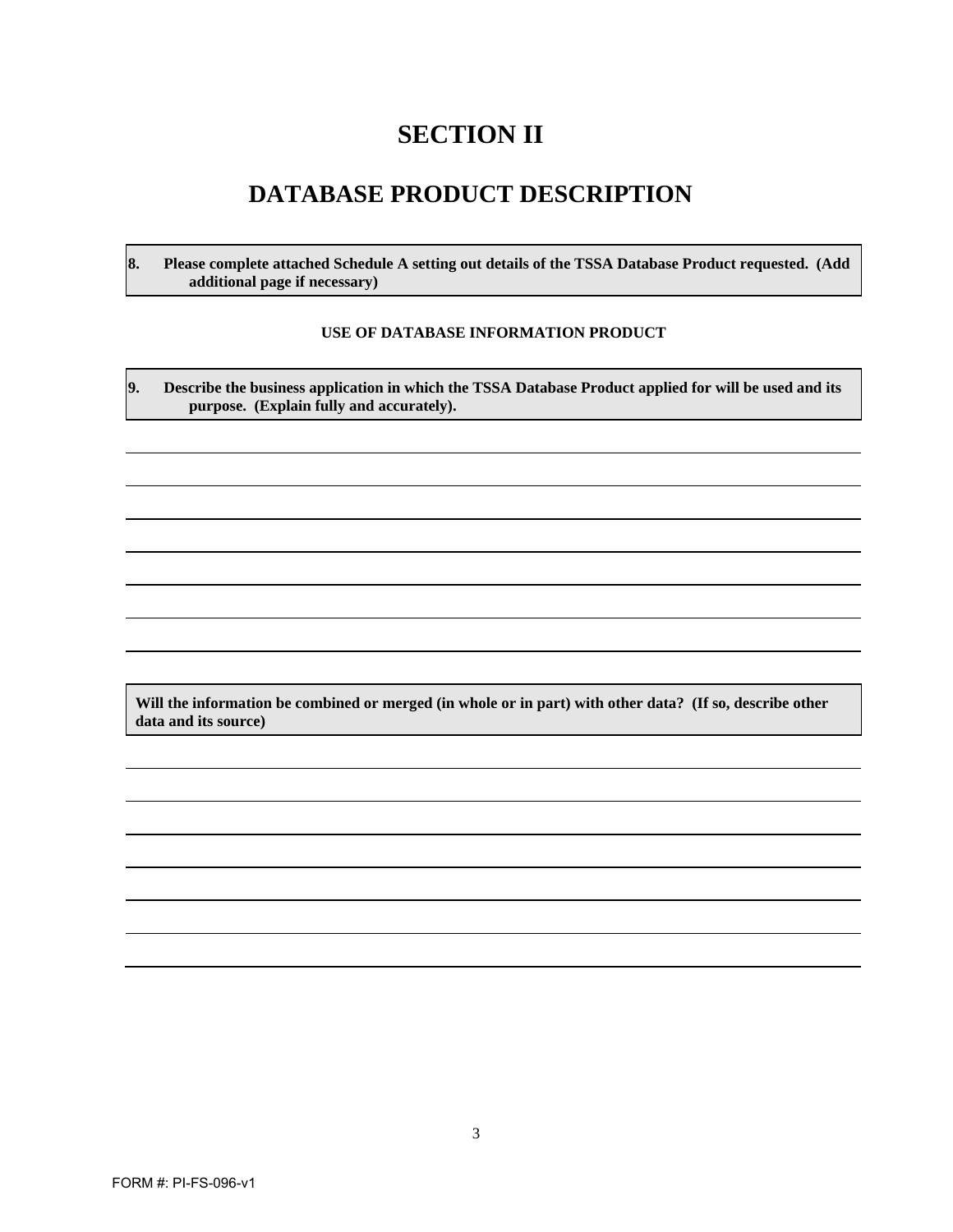**Will the information be used to create other products (in whole or in part)? (If so, describe fully).** 

**Will the information fully be duplicated and/or resold or otherwise assigned or transferred in whole or in part? (If so, describe).** 

**Will the information be used or transferred out of Province of Ontario? (If so, explain circumstances).**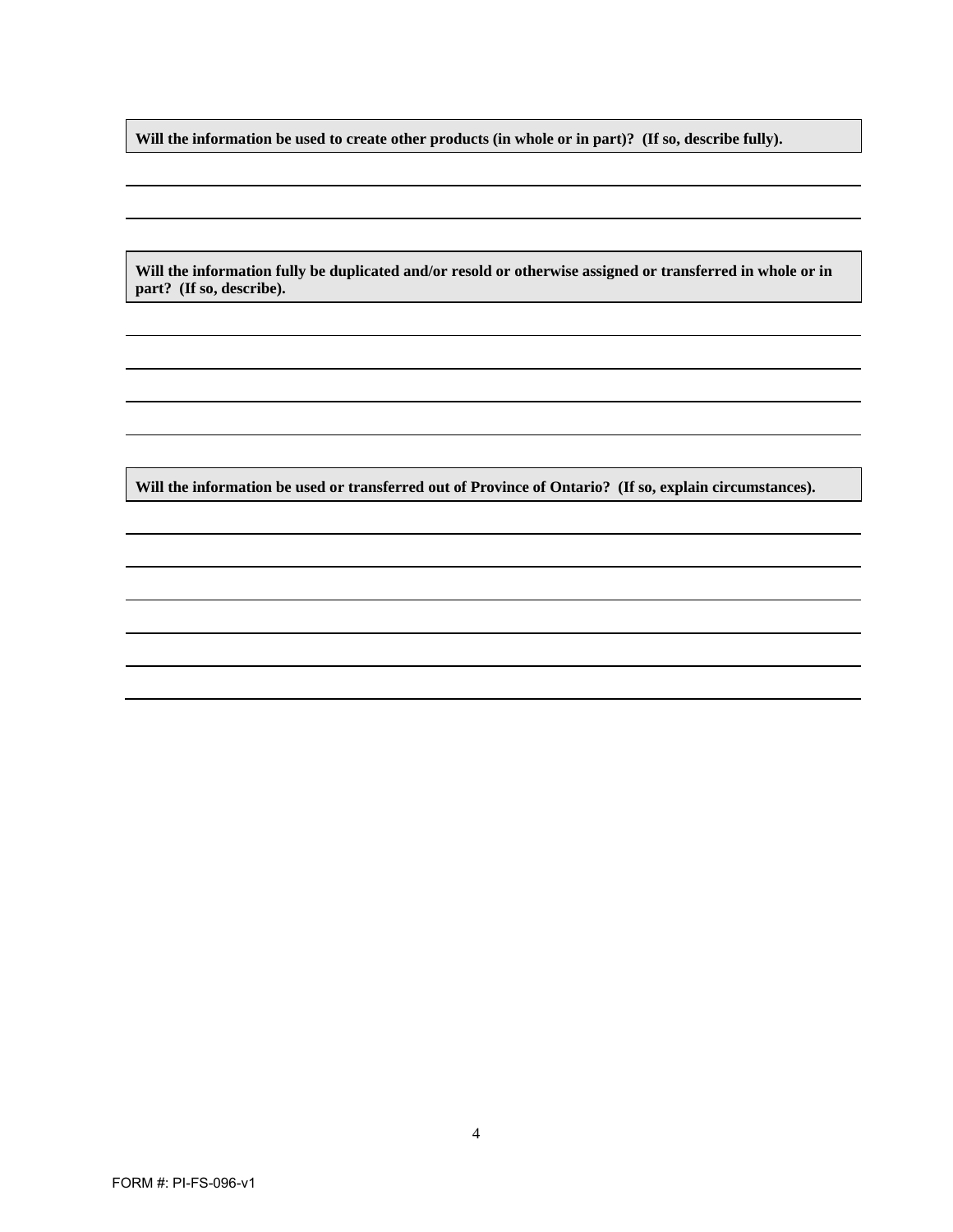### **SECTION III PERSONAL INFORMATION REQUESTS**

**10. Personal information means any recorded information about an identifiable individual. (Such as age, sex, home address, education & employment history.) If requesting personal information, state the specific purpose(s) of the use of this information and describe the associated benefits.**

**11. Will any personal information be used or disclosed in a form in which the person to whom it relates can be identified? (If so, explain fully).**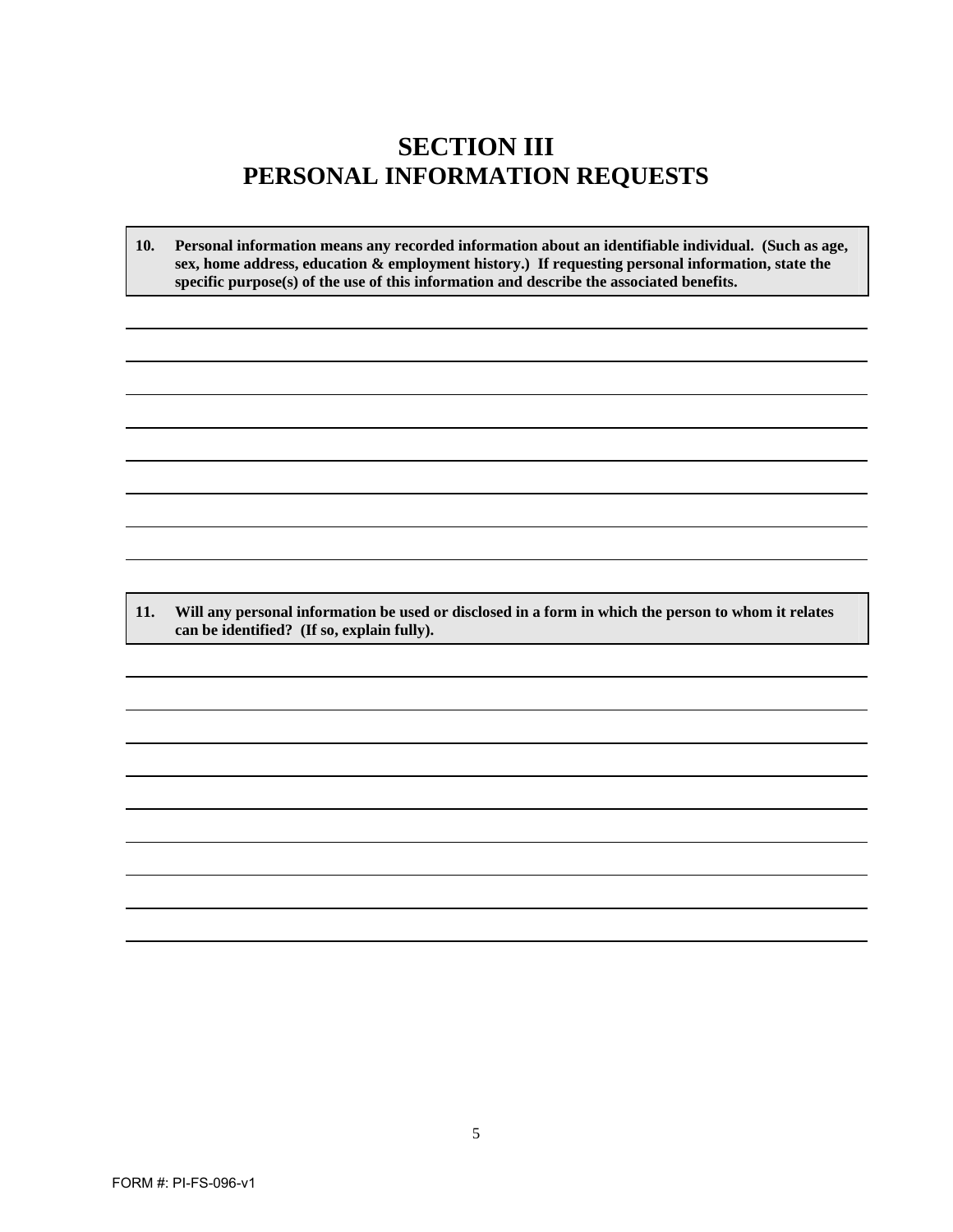**12. Will the applicant, any of its employees, agents or any other person contact any individual to whom personal information relates? (If so, explain fully, including direct/indirect marketing purposes).** 

**13. State the capacity of persons to be given access to personal information (where applicable), including officers, employees, agents, consultants and any other parties.** 

**14. Attach a copy of Procedures established to protect the confidentiality and integrity of any personal information to be used or of any derivative product which will contain personal information (include security procedures for access to such data).**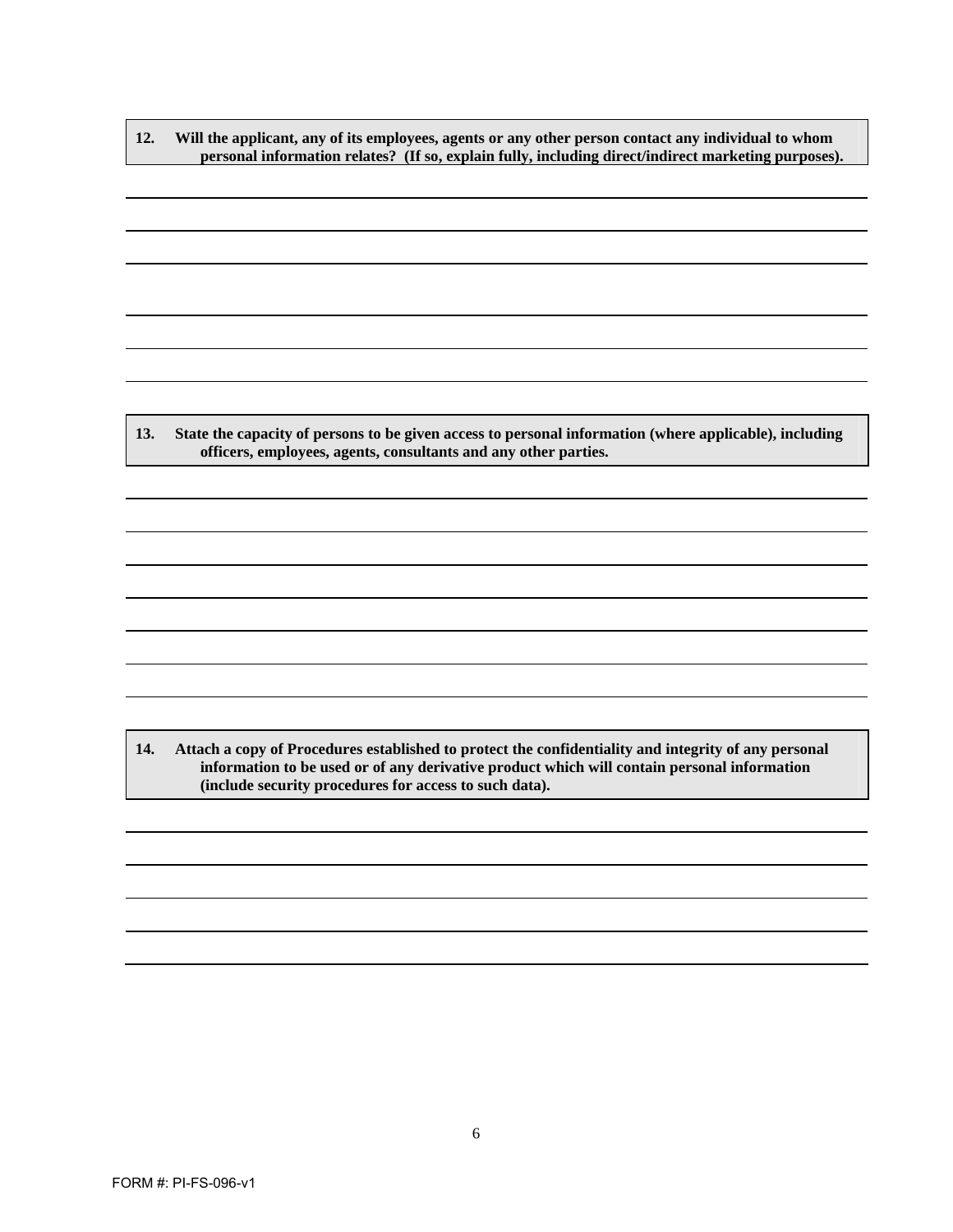# **SECTION IV**

# **CONTRACTUAL INFORMATION**

**15. Should your application be approved, you will be required to enter into an agreement with the Technical Standards & Safety Authority to purchase the TSSA Database information products**

**Print the name and title of the person authorized to sign the agreement and who will be responsible for compliance with the terms and conditions of the Agreement pertaining to the access and use of information from the Technical Standards & Safety Authority.**

**Name** Title

**Description of position within the organization:** 

**Affirmation I certify that the information in this application and attached schedule is true and correct. (Must be person listed in item #15) Executed at City Province Signature Date**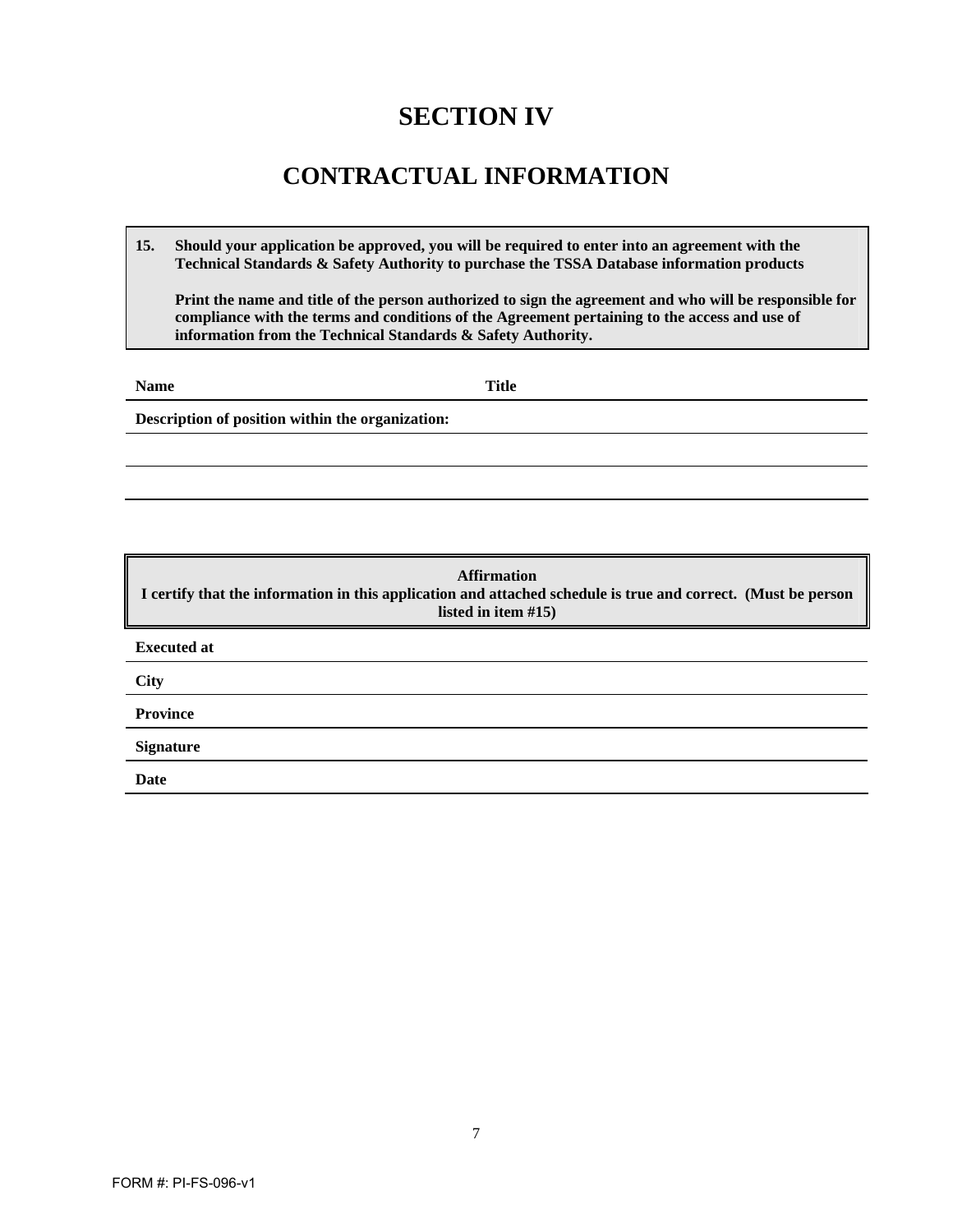### **SCHEDULE A**

| <b>FSSA</b> use only | R٥ |
|----------------------|----|
|                      |    |

#### LIST SPECIFIC DETAILS (e.g. geographical location, device class, etc.) OF DATA REQUESTED **TSSA Use Only**

| Details | <b>155A Use Omy</b><br>Approved/Denied |
|---------|----------------------------------------|
|         |                                        |
|         |                                        |
|         |                                        |
|         |                                        |
|         |                                        |
|         |                                        |
|         |                                        |
|         |                                        |
|         |                                        |
|         |                                        |
|         |                                        |
|         |                                        |
|         |                                        |
|         |                                        |

| Please indicate how information is to be supplied: Hard Copy $\Box$ |  | $\triangle$ SCII $\Box$ Excel $\Box$ |  |
|---------------------------------------------------------------------|--|--------------------------------------|--|
|---------------------------------------------------------------------|--|--------------------------------------|--|

| <b>Service</b>                                                                  | <b>Fee</b><br><b>Type</b> | <b>Fee</b> | <b>HST</b> | <b>Total</b><br>(Including<br>HST) | <b>Total</b><br><b>Fees Due</b> |
|---------------------------------------------------------------------------------|---------------------------|------------|------------|------------------------------------|---------------------------------|
| <b>DATABASE PRODUCTS</b>                                                        |                           |            |            |                                    |                                 |
| Research and review request<br>(Fee will be determined on a case by case basis) | Minimum <sup>*</sup>      | 120.00     | 15.60      | 135.60                             | 135.60                          |
|                                                                                 |                           |            |            |                                    |                                 |
|                                                                                 | <b>Total Fees Due</b>     | 120.00     | 15.60      |                                    | 135.60                          |
|                                                                                 |                           | 1          |            |                                    |                                 |

If paying by credit card, amount in Box 1 to be entered in TSSA Service Prepayment Portal

#### All required fees must be prepaid for application to be processed. Fees are non-refundable. For payment options, see Payment Instructions

**Note: Expedited (Rush) service is not available for Public Information requests.**